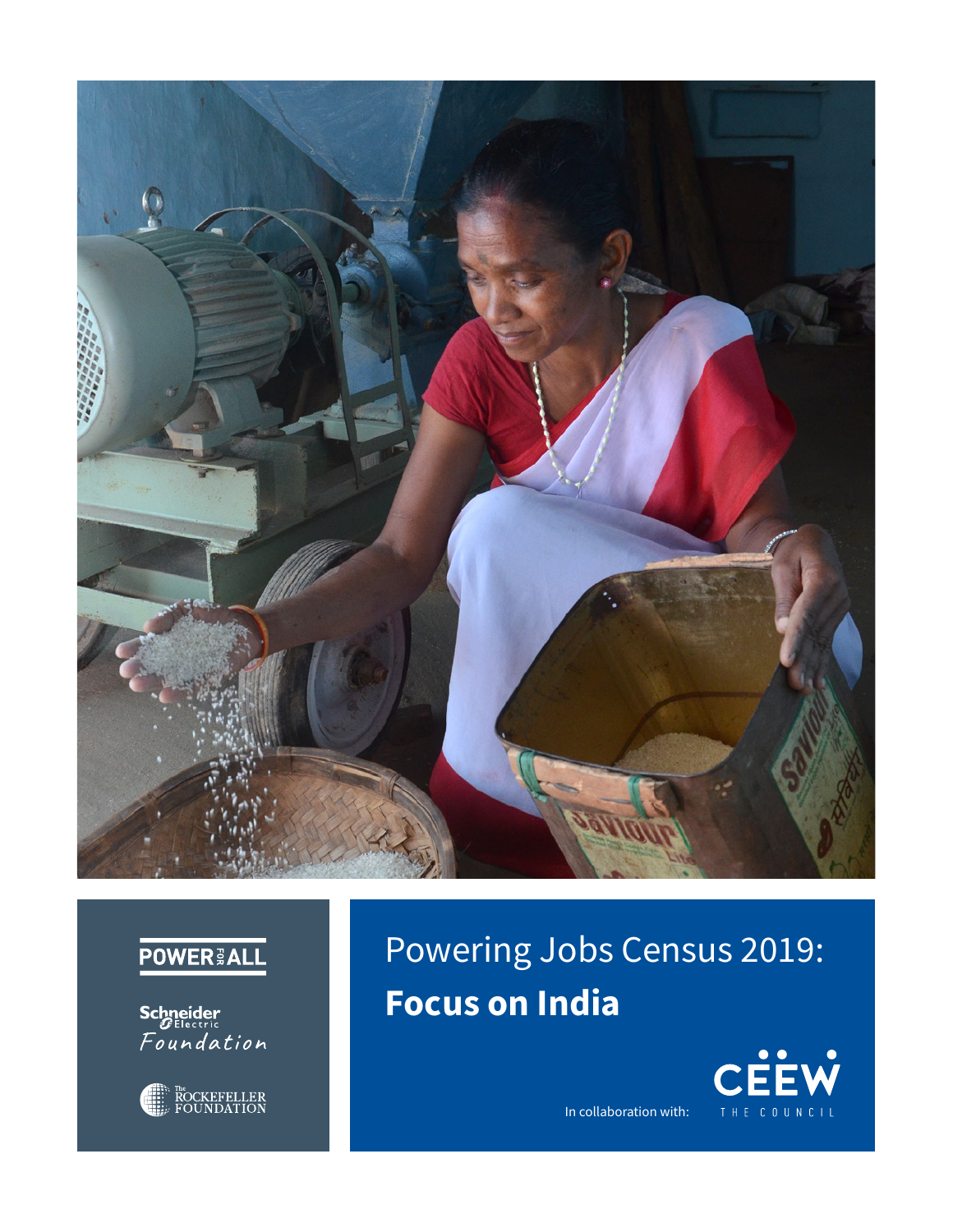# **1. Report Objectives**

This report is part of the first annual job survey for the decentralized renewable energy (DRE) sector in emerging economies. Power for All conducted its inaugural Powering Jobs census in 2018, which captures DRE company employment data for 2017–18, the purpose of which is to establish a baseline that explores the link between Sustainable Development Goal 7, defined as access to affordable, reliable, sustainable, and modern energy for all, and Sustainable Development Goal 8, defined as inclusive and sustainable economic growth, employment, and decent work for all.

The census explores companies working across the range of DRE technologies, including pico-solar appliances, solar home systems (SHS), standalone commercial and industrial (C&I) solar systems, mini-grids, and productive use systems such as solar water pumps. The main report covers three emerging markets, India, Kenya, and Nigeria, each representing different sizes and stages of DRE market development. Key stakeholders across these three countries also participated in focus groups to discuss their experiences and policy recommendations based on the survey data.

This report disaggregates the research findings for India, specifically exploring the Indian DRE employment landscape, skills trends, and future projections across the different DRE technologies surveyed. These findings can be used to increase awareness about the potential for DRE job creation and stimulate discussion about how to develop the energy access workforce. The deployment of DRE systems for energy access is emerging as a major opportunity to

create jobs, which is critical as India's unemployment challenges deepen. In India, young men and women between the ages of 15 to 24 comprise over 25% of the working-age population, but also 60% of the unemployed [1]. This research was conducted in collaboration with the Council on Energy, Environment and Water (CEEW), the campaign's local research partner.

# **2. DRE Policy in India**

As of June 2019, according to official government estimates, less than 20,000 rural households remain unelectrified in India [2]. The country's ambitious Saubhagya scheme has significantly improved electrification rates, although the quality, reliability, affordability, and short duration of supply continue to present challenges. In fact, only 40% of on-grid electricity users in India are reportedly satisfied with the quality of supply [3]. This leaves a critical need to supply consumers across urban, semiurban, and rural parts of India with reliable power at stable voltages. DRE technologies, which allow for more efficient generation and distribution of electricity to end users, could have a large role to play in improving rural energy access.

The Indian government recognizes the need for high-quality energy access and shows continued support for the expansion of DRE solutions even as electrification rates rise. In January 2010, the Jawaharlal Nehru National Solar Mission was launched to promote solar energy technologies in India. In Phase I, the mission's target was to deploy 200 MW of off-grid solar, including various DRE technologies such as solar lamps, SHS, solar street lights, and solar water

| TABLE 1. ESTIMATED OVERALL DRE MARKET POTENTIAL IN INDIA BY 2022 |                                                              |                                                               |                                                                           |                                           |  |  |  |  |
|------------------------------------------------------------------|--------------------------------------------------------------|---------------------------------------------------------------|---------------------------------------------------------------------------|-------------------------------------------|--|--|--|--|
| <b>Technology</b>                                                | <b>Total capacity or</b><br>units deployed in<br>$2017 - 18$ | <b>Estimated Market</b><br><b>Potential in</b><br>$2022 - 23$ | <b>Estimated Market</b><br><b>Potential in 2022</b><br>(in US\$ billions) | <b>Sources</b>                            |  |  |  |  |
| Solar lanterns                                                   | 6,365,000 units sold                                         | 0.9 GW                                                        | 5.3                                                                       | CLEAN 2018 [4]                            |  |  |  |  |
| <b>SHS</b>                                                       | 335,000 units sold                                           | 320,000 units                                                 | 0.14                                                                      | GOGLA 2019 [5]; CLEAN 2018 [4]            |  |  |  |  |
| Solar water pumps                                                | 32,645 units sold                                            | 16.3 GW                                                       | 60                                                                        | CLEAN 2018 [4]; BNEF 2017 [6]             |  |  |  |  |
| Solar-powered telecom towers                                     | N/A                                                          | 3.5 GW                                                        | 12.5                                                                      | CLEAN 2018 [4]                            |  |  |  |  |
| Street lighting                                                  | 620,200 lamps<br>installed as of 2018                        | 3.5 GW                                                        | 15                                                                        | CLEAN 2018 [4]; MNRE 2018 [7]             |  |  |  |  |
| Standalone/grid-tied rooftop<br>solar                            | 10 MW installed                                              | 40 GW                                                         | N/A                                                                       | CLEAN 2018 [4]; CEEW and<br>NRDC 2017 [8] |  |  |  |  |
| Mini-grids                                                       | 3.5 MW operated                                              | 500 MW                                                        | N/A                                                                       | SPI 2017 [9]; MNRE 2016 [10]              |  |  |  |  |
| Total off-grid solar PV                                          | N/A                                                          | 64.7 GW                                                       | 65.8                                                                      | N/A                                       |  |  |  |  |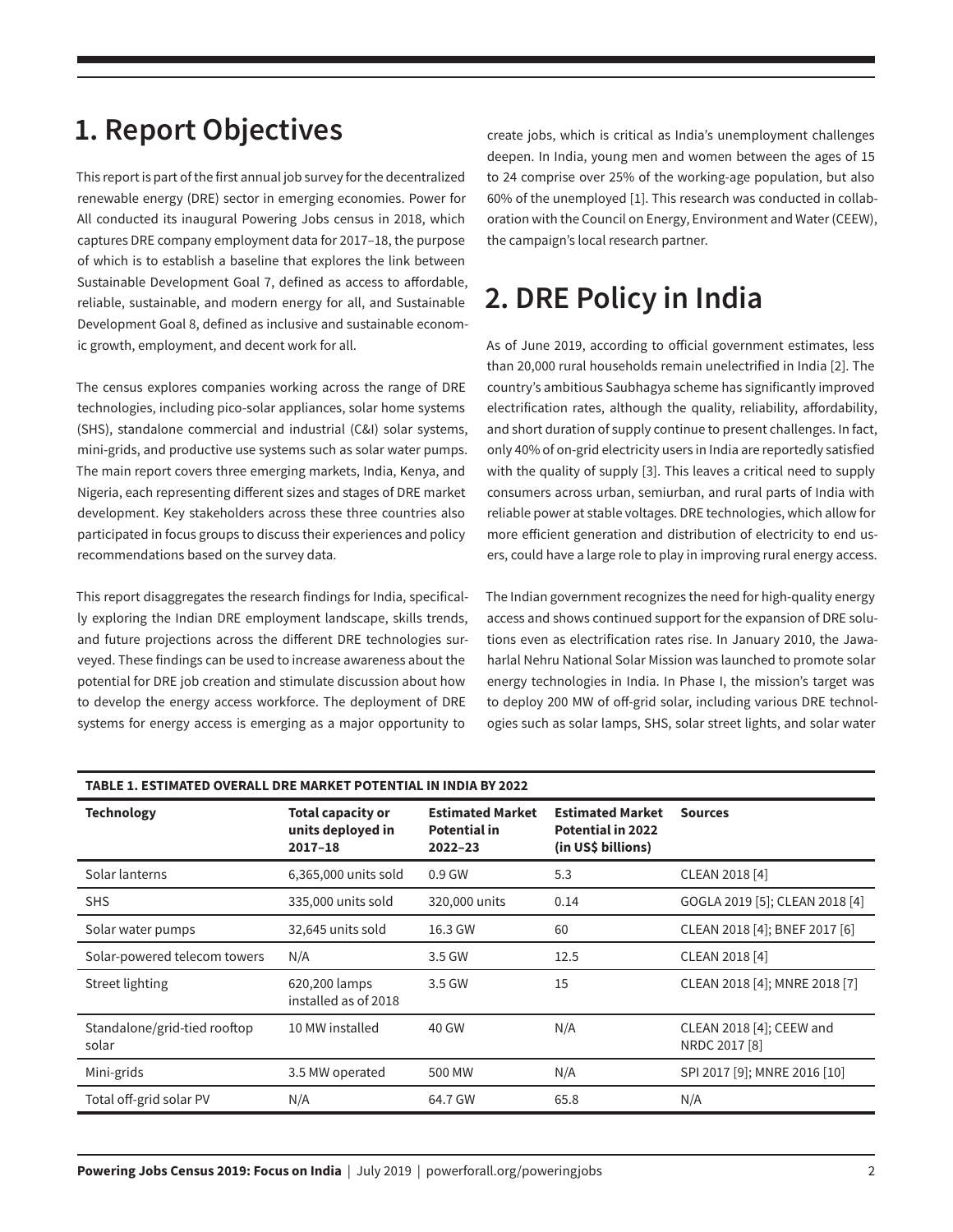

#### **FIGURE 1. DRE SECTOR EMPLOYMENT ESTIMATES AND PROJECTIONS**

pumps [11]. By the end of Phase I in 2013, a total of 252.5 MW were installed. In Phases II and III, the targets were to install 1,000 MW of off-grid solar by 2017 and 2,000 MW by 2022 [7]. Thus far, India has deployed more than 2.5 million solar lamps, more than doubled solar street lights, and increased SHS units deployed by 50% [12].

Similarly, for mini-grids, the Ministry of New and Renewable Energy (MNRE) drafted the *National Policy on Renewable Energy Based Mini and Micro Grids* in 2016 to deploy 500 MW worth of mini-grid systems [10]. However, given the success of the Saubhagya scheme in meeting household connection targets, experts debate the likelihood of achieving this mini-grid target. Indeed, the MNRE and key stakeholders are reevaluating the role of mini-grids. The future of mini-grid market growth will depend on many factors, including whether the government's mini-grid target is revised and whether mini-grids are eventually integrated into other government subsidy schemes, such as that for solar water pumps [13], [14].

Regardless of the fate of the draft *National Policy on Renewable Energy Based Mini and Micro Grids,* Uttar Pradesh and Bihar have adopted mini-grid policies [15], [16]. This paves the way for public-private partnerships supporting integrated energy systems. Private sector mini-grid deployment is also expected to grow. To date there are more than 3.5 MW of mini-grids installed across the country through Smart Power India (SPI), one of the major mini-grid programs in India [9]. By 2023, SPI projects that a total of 60 MW of minigrids will be in operation [13]. Actual deployment may be higher, as Tata Power, India's largest integrated utility company, continues to integrate mini-grids into its rural development strategy [17].

In recent years, the Indian government's policy focus has shifted towards the deployment of solar water pumps. By 2023, the government is expecting to subsidize the 1.75 million solar water pumps through the Kisan Urja Suraksha evam Utthaan Mahabhiyan (KU-SUM) scheme [18]. With strong policy support, the market potential for solar water pump is estimated at US\$ 60 billion [6].

## **3. Employment Estimates**

Continued demand for more reliable and higher quality power, along with the public-sector schemes highlighted above, have created a large market for DRE technologies in India, requiring a local workforce to sustain the sector [19]. A total of 36 companies across the DRE sector responded to our survey in India. We estimate this is roughly a 10% response rate. Despite the low response rate, India's sample of respondents include many major companies in the sector. Future iterations of the survey will attempt to achieve higher response rates to minimize the margin of error. See our main report for a detailed account of the survey's methods and limitations [20].

According to the results of our survey, in 2017–18 the DRE sector provided 95,000 direct, formal jobs, similar to the workforce of the on-grid solar sector in India. According to the International Renewable Energy Agency (IRENA), the entire solar sector employed about 164,400 people in India in 2018, and among them, 92,400 jobs were in on-grid applications [21]. According to a 2018 estimate by the Clean Energy Access Network (CLEAN), at least 41,868 new jobs were created in 2017–18 in India in the DRE sector, excluding C&I [4].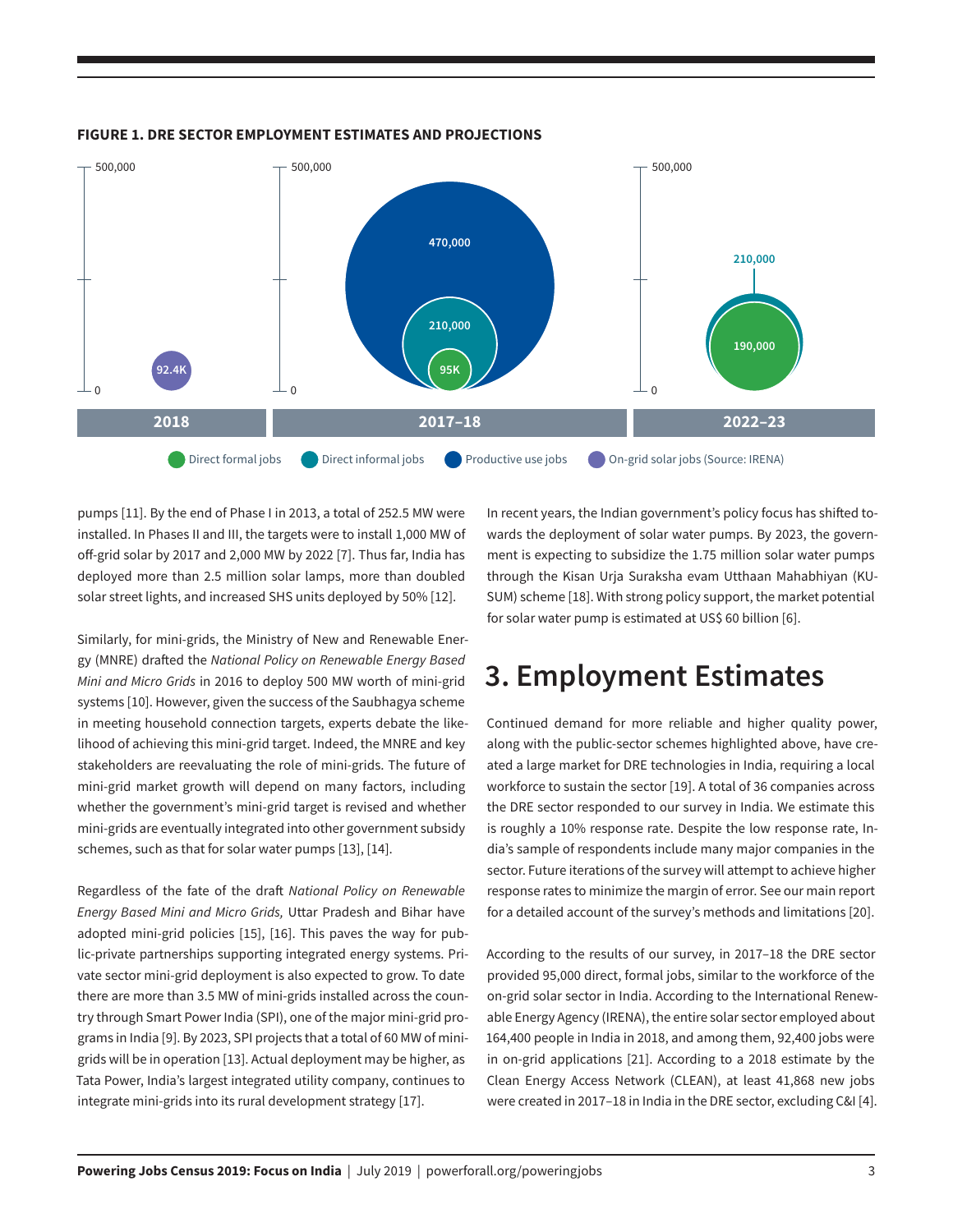| Job category                 | Direct, formal | Direct, formal | Direct, informal | Direct, informal | <b>Productive use</b> |
|------------------------------|----------------|----------------|------------------|------------------|-----------------------|
| <b>Years</b>                 | $2017 - 18$    | $2022 - 23$    | $2017 - 18$      | $2022 - 23$      | $2017 - 18$           |
| Pico-solar appliance and SHS | 92,000         | 86,000         | 210,000          | 200,000          | 470,000               |
| Standalone and grid-tied C&I | 770            | 1.600          | 190              | 400              | $N/A^*$               |
| Solar water pump             | 1.500          | 10.000         | $N/A^*$          | $N/A^*$          | $N/A^*$               |
| Mini-grid                    | 630            | 90,000         | 57               | 8.200            | 950                   |
| <b>Approximate total</b>     | 95,000         | 190,000        | 210,000          | 210,000          | 470,000               |

### **TABLE 2. DIRECT, FORMAL AND INFORMAL JOB TRENDS BY TECHNOLOGY TYPE**

*Estimates rounded to two significant figures.*

*\* Survey or market insight data unavailable.*

The DRE sector is not only employing as many people as older, more established, energy sectors, but also has a large impact on the informal sector. In particular, it has a substantial impact on rural employment, especially through the creation of productive use jobs among end users. In 2017–18, we estimate the DRE sector employed about 210,000 informal workers and accounted for 470,000 productive use jobs.

The DRE sector is still nascent and the employment footprint is expected to increase by almost 100% in 2022–23. A significant share of this growth would be attributed to rapid expansion of the mini-grid market: 500 MW by 2022–23, as set out by the MNRE [10]. However, many sector experts are skeptical about these targets. For instance, the Mlinda Foundation estimates only 50% of the original goal will be achieved. By 2022–23, SPI estimates that about 30 MW will be deployed by mini-grid companies in its portfolio, and that the same might be deployed by other private-sector companies for a total of 60 MW installed industry-wide in this time frame [13]. We use these expert projections to explore a range of future scenarios.

Under a high mini-grid penetration scenario, where 500 MW is installed by 2022–23, the study estimates that the DRE sector in India would provide more than 190,000 direct, formal jobs, with about 210,000 informal workers in the sector. Under a low mini-grid penetration scenario, where 60 MW is installed by 2022–23, the DRE sector would provide 110,000 direct, formal jobs, but roughly the same number of informal workers. According to the India survey data, informal job impact is driven by the pico-solar and SHS companies, which is why the mini-grid sector's growth does little to change future projections. As such, depending on the future of mini-grid market penetration, the DRE sector's direct, formal jobs footprint will vary widely while informal jobs will likely hold constant.

## **4. Sector Trends**

Despite the wide employment impact of the DRE sector, there are important nuances that can be understood by disaggregating jobs according to company type. For instance, some company types offer longer-term jobs than others, require different skill sets, and have different levels of participation among women and youth. In the following sections we build a workforce profile for each company type to highlight key characteristics.

## **4.1. End-user Product Providers**

We define end-user product providers as companies that sell pico-solar appliances, SHS, and other small, off-grid appliances directly to customers. End-user product providers are the job engine of the sector. In 2017–18, they employed 92,000 people and sold more than 6.7 million products, contributing to about one-third of global sales [4], [22]. End-user product providers alone account of 97% of total DRE jobs created in 2017–18, and are the biggest contributor to job creation in the informal sector, providing more than 210,000 informal jobs and 470,000 productive use jobs in 2017–18.

As the market continues to mature and on-grid electricity access improves, there will likely be a shift towards appliances and SHS with higher generation and storage capacity. As a result, while the average capacity of units sold will increase, total product sales may ultimately see a decline [5]. This would have an impact on employment as most jobs within the sector are created in sales and distribution. We estimate that by 2022–23, the end-user product providers will provide 86,000 direct, formal jobs, but that the number of informal jobs will remain constant around 210,000 because of the predicted decline in overall unit sales.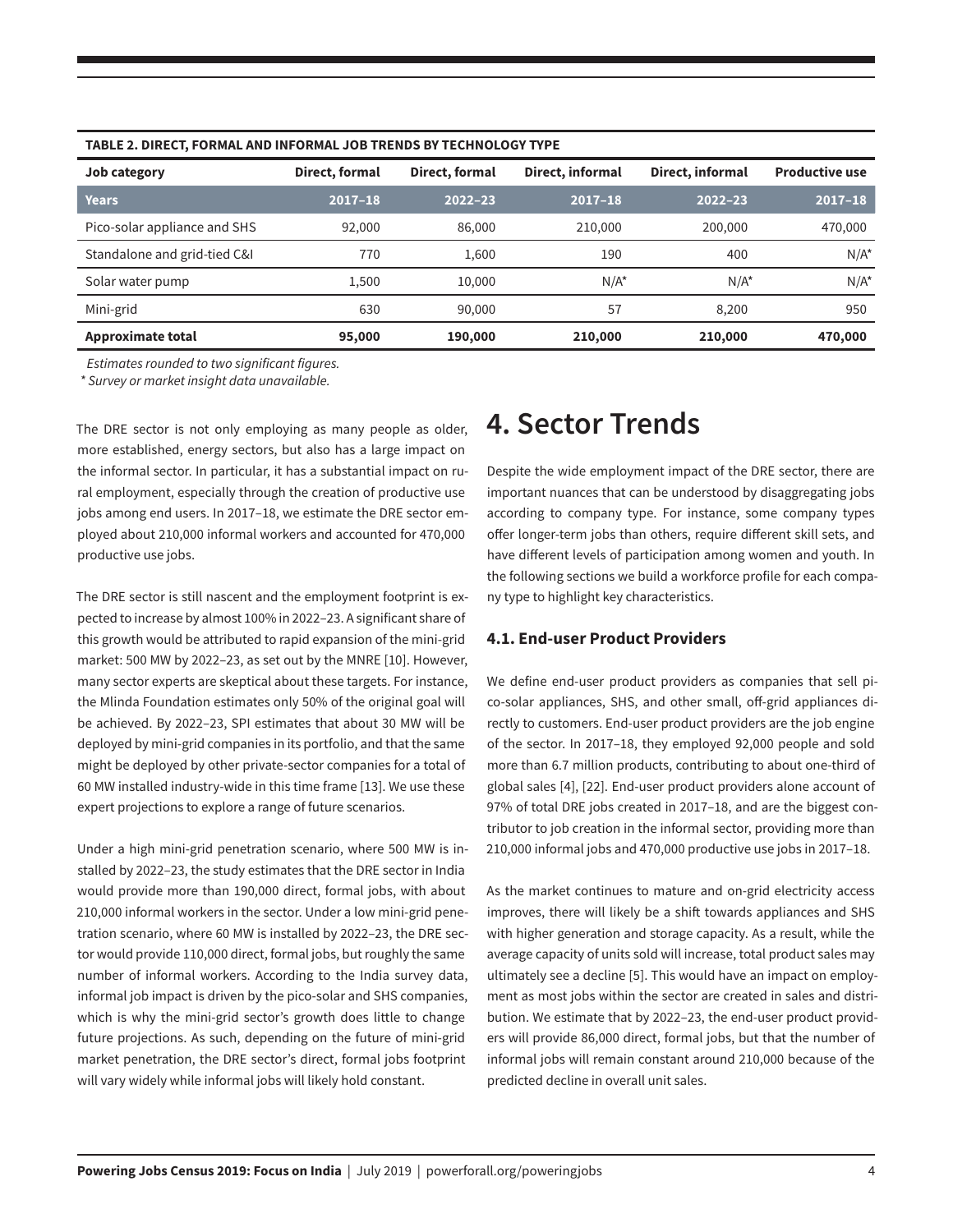About 40% of the direct, formal employees in these companies are engaged in sales and distribution activities, while another 23% are dedicated to servicing products after sale. The bulk of these direct, formal jobs (85%) are full-time and long-term, or lasting more than a year, as the average employee retention period is 39 months.

Employment for women, especially rural women, is critical in India as 31% of unemployed people nationally are women [1]. On average, women hold only 25% of the direct, formal jobs provided by end-user product providers, in line with the 23% average for this company type across the three countries surveyed. In the global renewable energy sector, women comprise 32% of the workforce and, in India specifically, women reportedly make up just 11% of the rooftop solar sector's workforce [23], [24]. End-user product providers clearly engage far more women through informal work, with 60% of their informal workers being women, often as sales agents.

Jobs created by end-user product providers are mostly skilled. About 86% of the direct, formal jobs reported by these companies are skilled, as compared to global renewable energy industry, where less than half of its workforce is skilled [25]. The sector also has strong participation from youth, or people between 15–24 [26], who constitute half the end-user product provider workforce.

## **4.2. Project Developers, Installers, and Mini-grid Operators**

Project developers and installers are defined as companies that generally work with larger projects ranging from a few hundred watts to a few kilowatts. The survey estimates that a project developer and installer employs 81 people per MW deployed. In 2017, the CEEW and Natural Resources Defense Council (NRDC) estimated that 25 job-years are required for every MW of rooftop solar deployed [8]. Both estimates show that DRE is generally more labor intensive than utility-scale solar. Our study estimated that project developers and installers provided about 770 direct, formal jobs and 190 direct, informal jobs to deploy 9.5 MW of standalone and grid-tied solar in 2017–18. CEEW and NRDC estimated the rooftop solar sector added 6,749 jobs in 2016–17 and will continue to add more than 10,000 jobs per year. By 2022–23, the sector will provide 1,600 direct, formal jobs, and 400 direct, informal jobs. CEEW and NRDC, on the other hand, estimate that it will take 237,980 jobyears of work to deploy 40 GW of rooftop solar energy by 2022–23 [8]. Survey data shows that 85% of these direct, formal jobs are fulltime. Average retention is 19 months, the shortest among all types of DRE companies.



### **FIGURE 2. END-USER PRODUCT PROVIDER WORKFORCE PROFILE**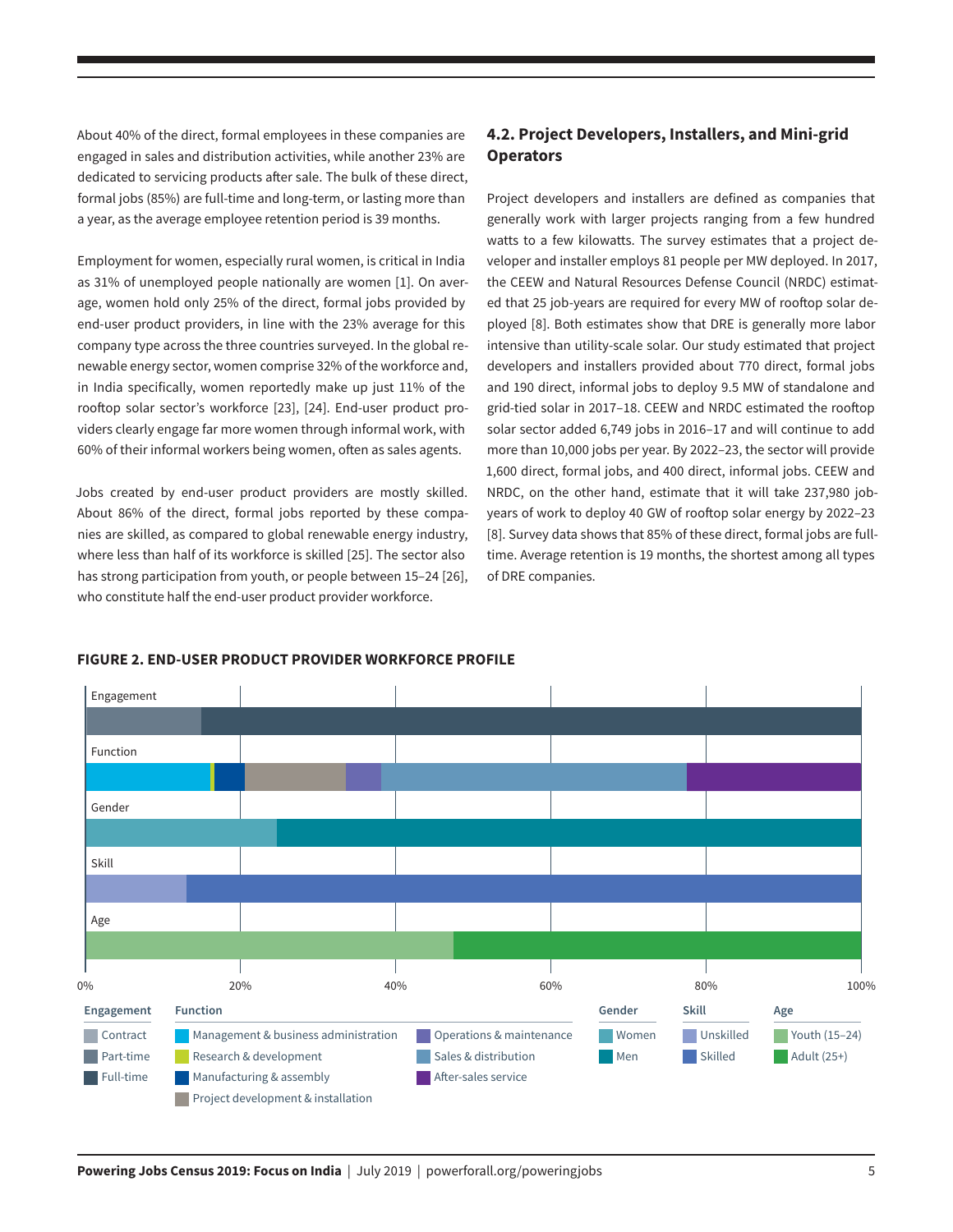Project developers and installers draw less heavily from sales and distribution talent as compared to end-user product providers. Instead, these companies are dependent on engineers to design and develop PV systems and construction workers to install projects on site. The survey data shows that 30% of their workforce is dedicated to project development and installation and 26% to manufacturing and assembling.

The percentage of skilled workers in these companies is high. About 79% of the reported jobs are skilled. The study by CEEW and NRDC confirmed that about two-thirds of the workforce in rooftop solar is skilled [8]. And many of the unskilled jobs are contracted, indirect jobs. Women make up 25% of direct, formal employees within project developers and installers—about the industry average. Youth also make up a large share of the workforce, about 44%.

Mini-grid operators are private companies that operate and maintain mini-grid systems and are responsible for electricity sales as an integral part of their business model. Mini-grid operators and project developers and installers are analyzed separately for understanding job trends because their business models and revenue structures differ, as do their contracting and hiring behavior.

In the future, if mini-grid penetration is high, mini-grid operators may shift the DRE sector's workforce skill demand. In 2017, the total capacity of mini-grids in India was at least 3.5 MW, providing about 630 direct, formal jobs, 57 informal jobs and 950 productive use jobs. By 2022–23, with MNRE's ambitious plan to expand the sector, as much as 500 MW worth of mini-grids may be set up [10]. Under this high mini-grid penetration scenario, the mini-grid operators would provide more than 90,000 direct, formal jobs. Under a low mini-grid penetration scenario of 60 MW worth of mini-grid energy, 11,000 direct, formal jobs would be provided [13].

The informal jobs projection under the high mini-grid penetration scenario is 8,200 jobs, more than the 980 informal jobs projected with the low mini-grid penetration scenario. This highlights the fact that mini-grid companies provide significantly more formal than informal work opportunities. The jobs created by mini-grid operators are mostly full-time, and long-term jobs. Average retention in mini-grid companies is 47 months, the longest among all types of DRE companies.

This rise of mini-grids would also create a growing demand for operations and maintenance (O&M) talent, as mini-grid operators employ 40% of their workforce in O&M. While most mini-grid



### **FIGURE 3. PROJECT DEVELOPER AND INSTALLER WORKFORCE PROFILE**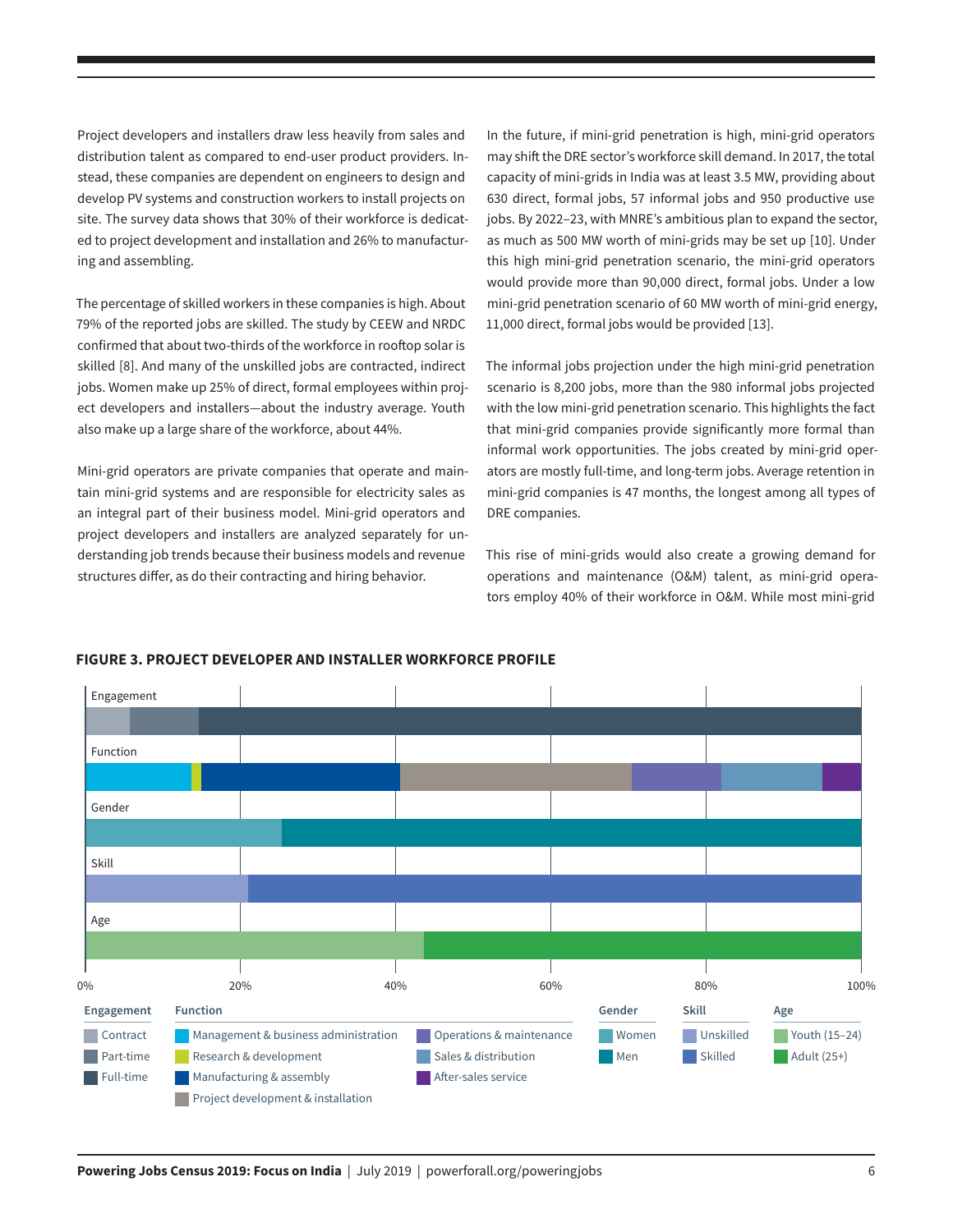companies still engage in developing and installing projects, many of the jobs are created as indirect jobs outsourced to upstream engineering, procurement, and construction companies. In terms of gender balance, mini-grid companies barely employ women: they comprise a mere 2% of direct, formal jobs as compared to an average of 23% across the DRE sector.

## **4.3. Manufacturing, Upstream Supply Chain, and Sector Service Providers**

Finally, the DRE sector is supported by a group of companies and organizations such as PV and inverter manufacturers, equipment importers and exporters, metering companies, training centers, and microfinance institutions that create indirect jobs. Very few of these companies responded to our survey, so these results cannot be generalized.

Among the manufacturing and upstream supply chain companies that did respond, 27% of their direct, formal employees are working in manufacturing and assembly while 26% are working in project development and installation, likely because the sample did not capture larger PV and inverter manufacturers in the country, but instead smaller players who are engaged in a broader range of activities. In terms of gender balance, the manufacturing and upstream supply chain companies are hiring more women than the industry average, with women accounting for 37% of direct, formal jobs. These companies also employ a highly skilled, young workforce, at 80% and 68%, respectively.

Among the sector service providers who responded, such as research, advocacy, and awareness-raising organizations, gender balance is well established. Women make up half of the workforce in these organizations. These organizations need 38% of their workforce in management and business administration. The required workforce is also highly skilled: about 96% of the workforce is skilled, yet only 6% are youth. This is because sector service providers generally comprise a small number of highly experienced sector experts to carry out research and advocacy work. Therefore, skill level is high and youth participation is low. Due to the lack of market estimate data future projections were not possible.

# **5. Skills Needs**

The DRE workforce is highly skilled. The survey results show that 82% of direct, formal DRE jobs in India are skilled as compared to



### **FIGURE 4. MINI-GRID OPERATOR WORKFORCE PROFILE**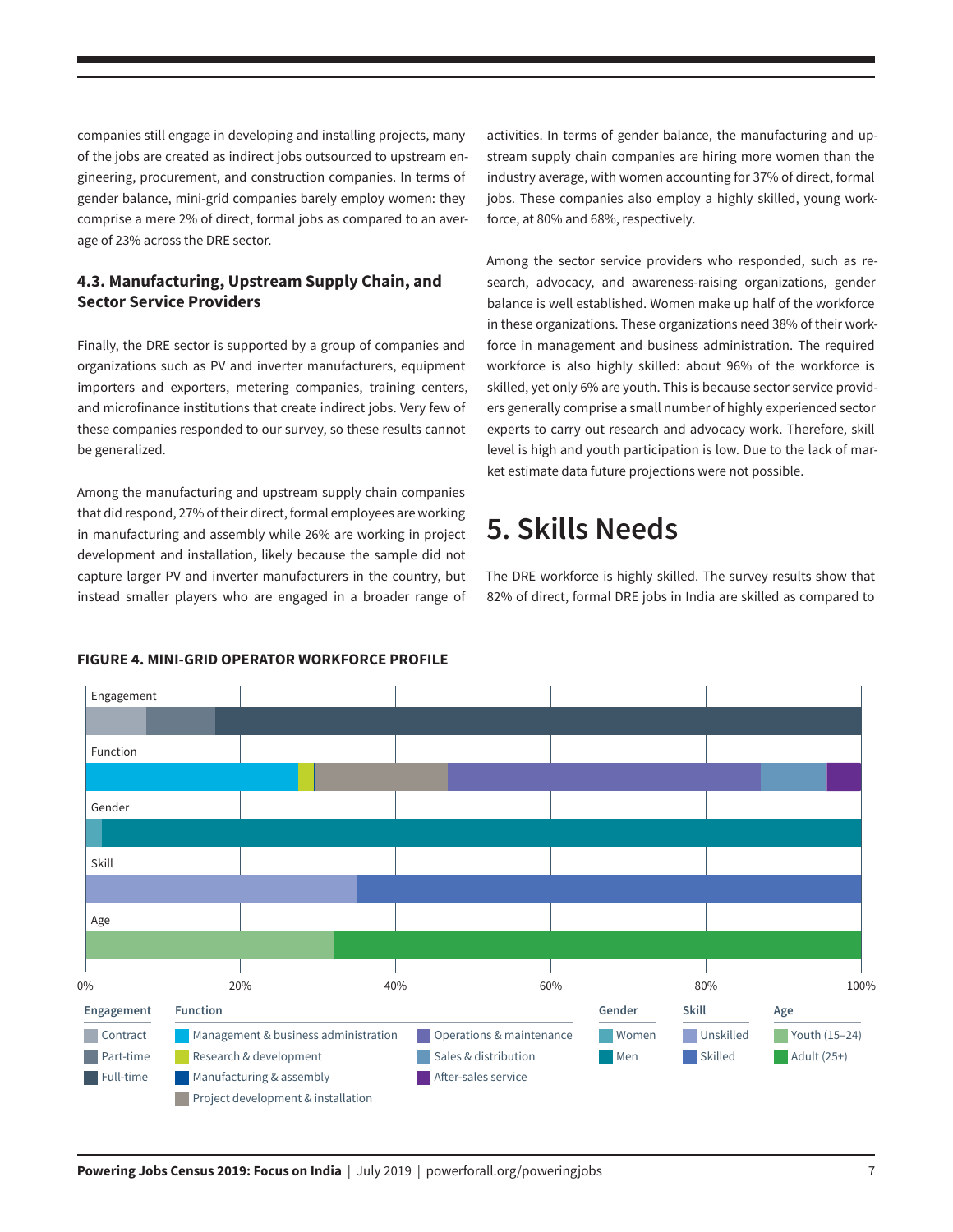

## **FIGURE 5. MANUFACTURING AND UPSTREAM SUPPLY CHAIN WORKFORCE PROFILE**

### **FIGURE 6. SECTOR SERVICE PROVIDER WORKFORCE PROFILE**

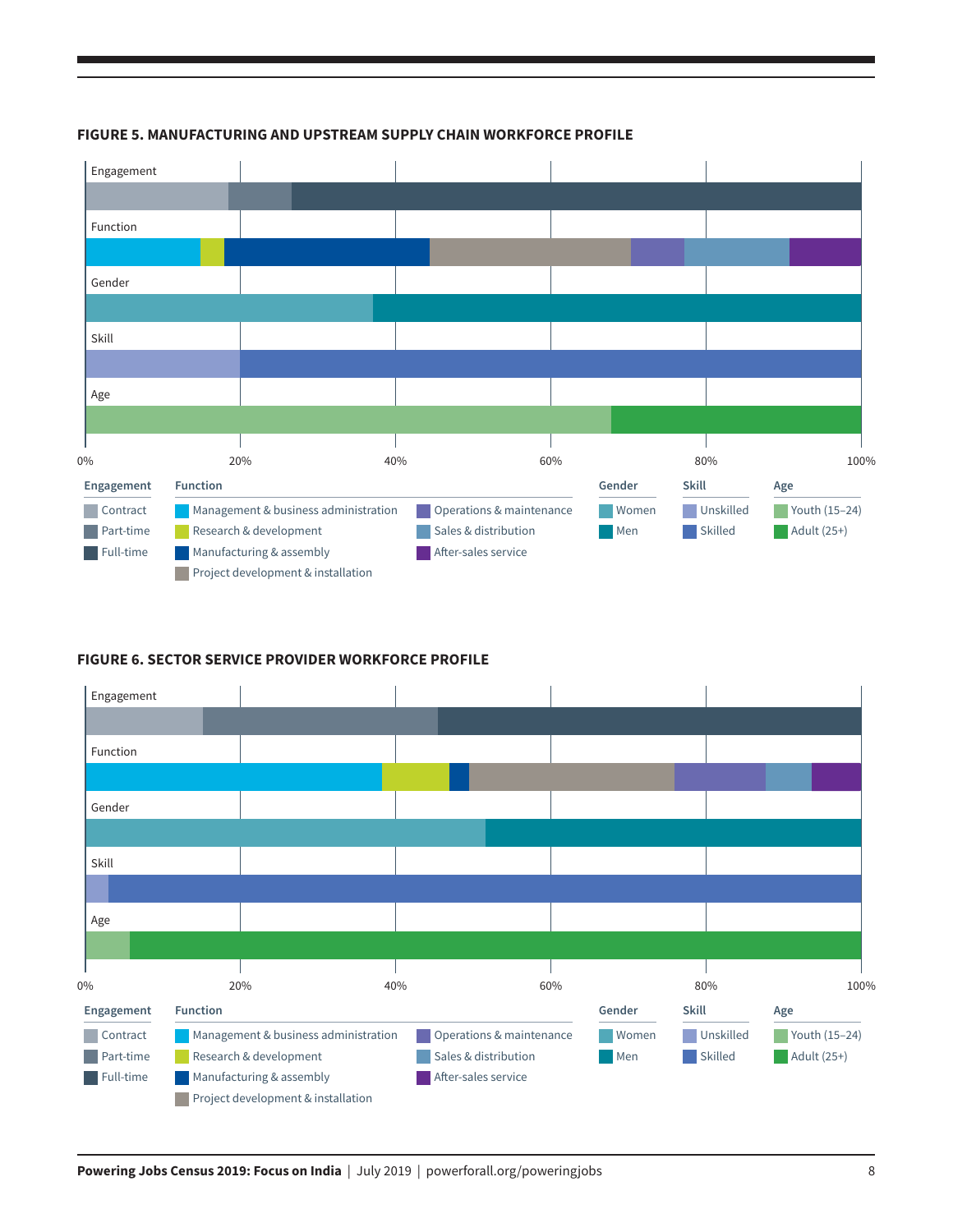

#### **FIGURE 7. CHANGE IN SKILLS NEEDS BETWEEN 2017–18 AND 2022–23**

less than 50% in the global solar industry and about two-thirds in India's rooftop solar sector [25], [8].

Currently, 39% of direct, formal DRE jobs are in sales and distribution, because end-user product providers are the job engine of the sector, relying heavily on large sales and distribution networks. Following that, 22% of the sector's workforce is in equipment servicing and 16% in management and business administration.

About 40% of direct, formal jobs in mini-grid companies are in O&M. Thus, depending on mini-grid market penetration by 2022–23, the DRE sector would draw 12–24% of its workforce from O&M talents. More specifically, under the high mini-grid penetration scenario, the Indian DRE sector will employ as much as 24% of its workforce in O&M, followed by 23% in sales and distribution and 22% in management and business administration. On the other hand, under the low mini-grid penetration scenario, the sector would remain heavily dependent on sales and distribution of DRE products, with about 33% of the jobs in sales and distribution, 19% in servicing, and 17% in management and business administration. Mini-grid market growth thus has a strong effect not only on the total number of DRE jobs, but also on the future skills needs of the DRE workforce.

## **6. Conclusions**

**The direct, formal workforce in the DRE sector may double in size between 2017–18 and 2022–23 if the mini-grid market continues to expand at a rapid pace.** In 2017–18, the DRE sector provided about 95,000 jobs, most of which are from end-user product providers. With strong policy support, mini-grids may grow to become a major employer. Under the high mini-grid penetration scenario, the DRE workforce would provide 190,000 direct, formal jobs by 2022–23, almost doubling the current job number.

**In addition to direct, formal jobs, the Indian DRE sector has significant employment impact on the informal sector.** In 2017–18, the sector provided about 200,000 informal jobs and 470,000 productive use jobs, with a majority from end-user product providers. The number of informal jobs will remain relatively consistent, due to this market remaining stable with about 210,000 informal jobs serving the DRE sector between 2017–18 and 2022–23. This study lacks the data to make projections regarding productive use jobs.

**Government support of productive use applications such as solar water pumping could add about 10,000 additional jobs.** Between 2017–18 and 2022–23, the Indian government plans to deploy 1.75 million solar water pumps through the KUSUM scheme. There are many other decentralized productive use technologies entering the Indian market, such as solar farm machinery, solar cold storage, and solar drying, which also may dramatically increase the scale of productive use jobs.

**Skills needs will depend on the evolution of the sector, with an expected shift from sales and distribution to O&M.** Under a high mini-grid penetration scenario, the increase in mini-grid market share would see the demand for O&M rises significantly, from 6% of the sector in 2017–18 to 24% by 2022–23. Under a low mini-grid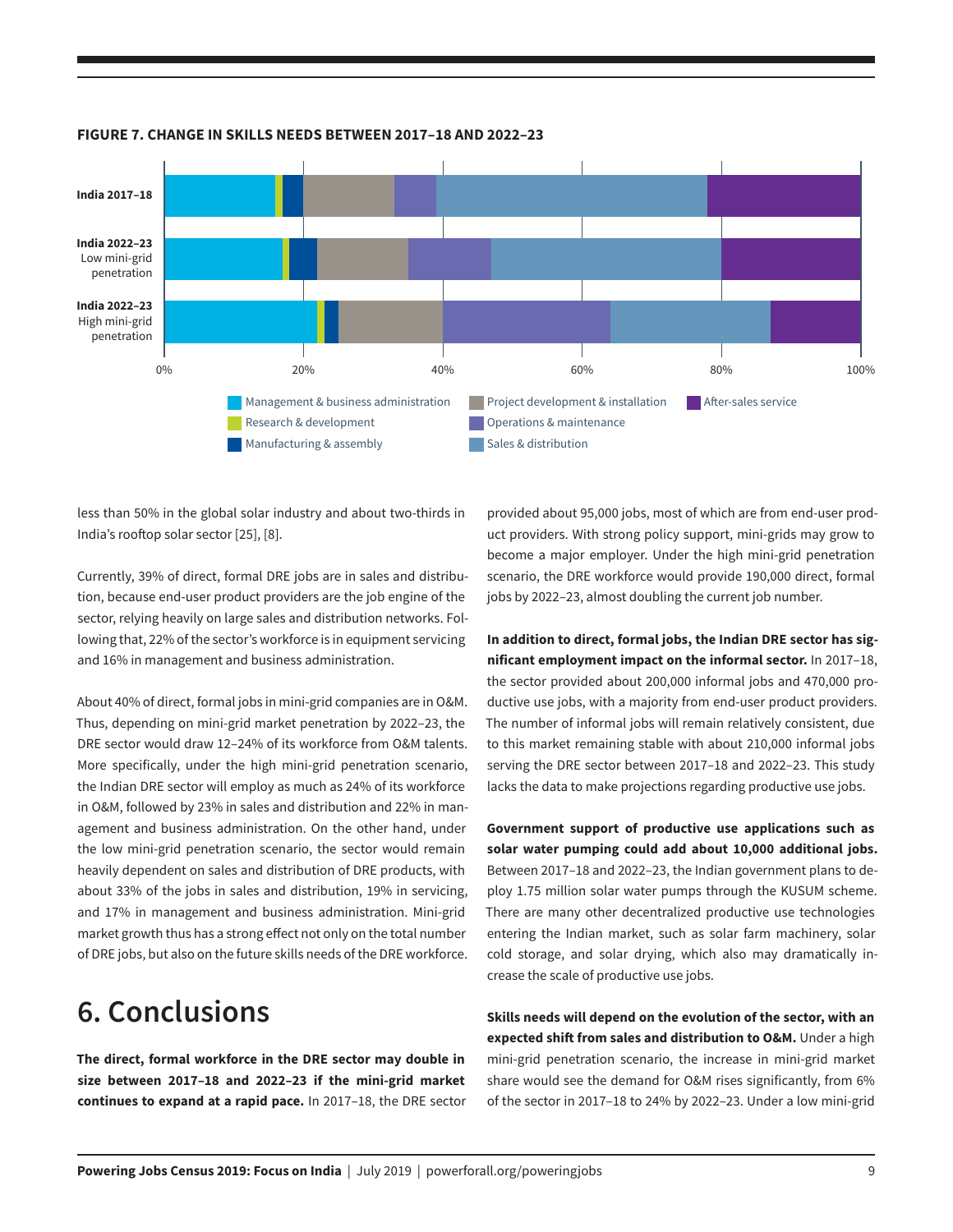penetration scenario, the demand for O&M skills would still grow to 12% of the sector in 2022–23, with sales and distribution making up one-third of the workforce.

**Women's participation in almost every type of DRE company is low, except for sector service providers. All companies in the DRE sector show high willingness to employ young people.** In particular, mini-grid companies have a poor gender balance, with women comprising a mere 2% of the workforce. Manufacturing and upstream supply chain companies have the highest youth employment rate at 68%.

The DRE sector in India relies on a young, highly skilled, long-term workforce. There is clearly opportunity to ensure the energy workforce of the future is prepared through increasing awareness of the employment opportunities and developing strong policies on education, training, women's empowerment, decent work and social protection. This synopsis details the breakdown of employment estimates and workforce trends by technology and company type, and can be used to grow awareness and facilitate policy development. See the main report for detailed methods, limitations, and recommendations.

## **DEFINITIONS**

l

- **Direct, formal jobs:** Direct, formal jobs are those created through contractual engagement with an incorporated company in the DRE sector. For example, an IT professional or a project manager who is employed by a DRE company.
- **Informal sector:** According to the International Labour Organization, the informal sector comprises all work for unincorporated enterprises and for which no complete accounts are available that would permit a financial separation of the production activities of the enterprise from other activities of its owner(s). Informal jobs can even be extended to include non-remunerative work of contributing family members, and thus can be difficult to bound definitively [27].
- **Direct, informal jobs:** Informal jobs are created through contractual or non-contractual engagement with an incorporated company in the DRE sector. Informal employment in the sector takes on various forms—from long-term arrangements with companies (e.g. product retail) to commission-based sales activities. For example, a home business owner who works as a village sales representative for a SHS company [27].
- **Indirect jobs:** Indirect jobs are those created by backward-linked industries or companies that serve and supply the DRE sector. That is, those vendors and suppliers who serve the DRE sector upstream or provide services for the DRE sector's day-to-day operations either contractually or non-contractually. For example, indirect jobs are those created by an inverter manufacturer or an importer who supplies DRE companies. Literature on indirect jobs is cited where available.
- **Productive use jobs:** Productive use jobs are those created by the DRE end users themselves as a result of newly-acquired or enhanced electricity access. For the purpose of this study, productive use is defined as any income-generating application of a DRE product or service [28]. For example, the new jobs created by the purchase of a solar milling plant. Productive use jobs are estimated through insights from focus groups and literature, as most surveyed respondents did not readily have data on jobs created by their product or service offers at the customer level.
- » **Full-time equivalent (FTE) job:** An FTE job is the equivalent of one employee working full time over the course of a year where full-time work is defined in accordance with the country context. Part-time and contract work is converted to FTE based on number of hours worked or length of contract. All estimates of direct, formal jobs are presented in FTE job terms. All other references to "job" outside of direct, formal employment do not assume full-time equivalency.
- » **Skilled workers:** Skilled workers are those who hold leadership, management, professional, technical, or associate professional positions. Their responsibilities typically involve the performance of complex technical and practical tasks that require an extensive body of factual, technical, and procedural knowledge in a specialized field, as defined by the International Standard Classification of Occupation (ISCO-08) Skill Level [29]. Workers in Skill Level 3 or above are considered skilled workers.